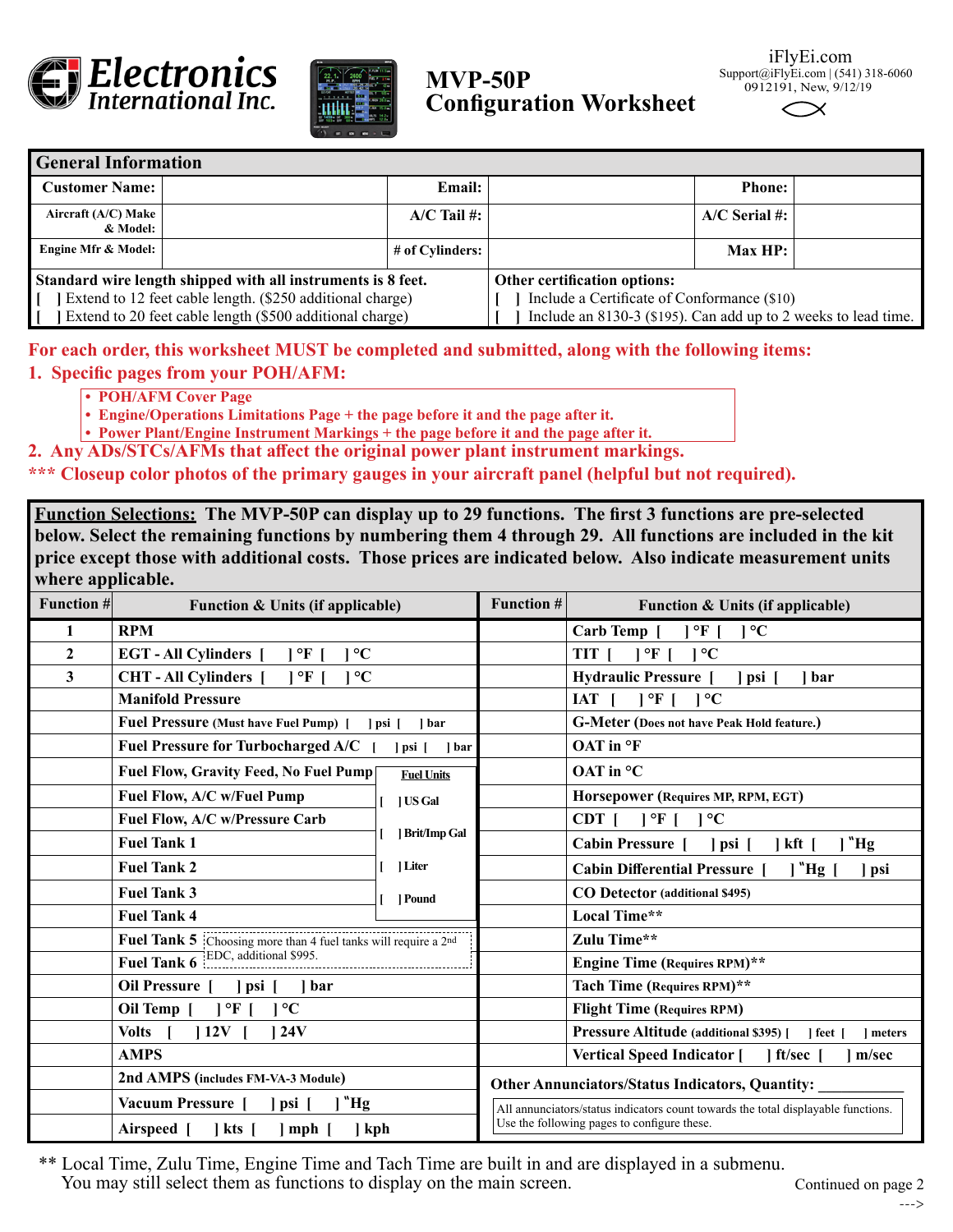

| Aircraft Tail #: |  |
|------------------|--|
|                  |  |

| <b>AMPS</b> (if selected)                                                                                                                                         | Measurement of: [ ] Battery Current [ ] Alternator Current                                                    |                                                                              |                                                |                          |  |  |  |  |
|-------------------------------------------------------------------------------------------------------------------------------------------------------------------|---------------------------------------------------------------------------------------------------------------|------------------------------------------------------------------------------|------------------------------------------------|--------------------------|--|--|--|--|
| Use the included 100-Amp Shunt.                                                                                                                                   |                                                                                                               |                                                                              |                                                |                          |  |  |  |  |
| Use the included 300-Amp Shunt. Rarely required and reduces resolution to one amp.                                                                                |                                                                                                               |                                                                              |                                                |                          |  |  |  |  |
|                                                                                                                                                                   | The aircraft's existing shunt will be used. Value is                                                          | Amps at                                                                      | mV.                                            |                          |  |  |  |  |
| 2nd AMPS (if selected)                                                                                                                                            | Measurement of: [ ] Battery Current [ ] Alternator Current [ ] Other                                          |                                                                              |                                                |                          |  |  |  |  |
| Use the included 100-Amp Shunt.                                                                                                                                   |                                                                                                               |                                                                              |                                                |                          |  |  |  |  |
|                                                                                                                                                                   | Use the included 300-Amp Shunt. Rarely required and reduces resolution to one amp.                            |                                                                              |                                                |                          |  |  |  |  |
|                                                                                                                                                                   | The aircraft's existing shunt will be used. Value is ____________________________                             | Amps at                                                                      | mV.                                            |                          |  |  |  |  |
| <b>Fuel Flow (if selected):</b>                                                                                                                                   |                                                                                                               |                                                                              |                                                |                          |  |  |  |  |
|                                                                                                                                                                   |                                                                                                               |                                                                              |                                                |                          |  |  |  |  |
| <b>Fuel Tank Configuration (if selected)</b>                                                                                                                      |                                                                                                               |                                                                              |                                                | <b>Feed or Transfer?</b> |  |  |  |  |
| <b>Fuel Tank 1 Name:</b>                                                                                                                                          |                                                                                                               | <b>Usable Fuel Level:</b>                                                    | <b>Type:</b>                                   |                          |  |  |  |  |
| <b>Fuel Tank 2 Name:</b>                                                                                                                                          |                                                                                                               | <b>Usable Fuel Level:</b>                                                    | <b>Type:</b>                                   |                          |  |  |  |  |
| <b>Fuel Tank 3 Name:</b>                                                                                                                                          |                                                                                                               | <b>Usable Fuel Level:</b>                                                    | <b>Type:</b>                                   |                          |  |  |  |  |
| <b>Fuel Tank 4 Name:</b>                                                                                                                                          |                                                                                                               | <b>Usable Fuel Level:</b>                                                    | <b>Type:</b>                                   |                          |  |  |  |  |
| <b>Fuel Tank 5 Name:</b>                                                                                                                                          |                                                                                                               | <b>Usable Fuel Level:</b>                                                    | <b>Type:</b>                                   |                          |  |  |  |  |
| <b>Fuel Tank 6 Name:</b>                                                                                                                                          |                                                                                                               | <b>Usable Fuel Level:</b>                                                    | <b>Type:</b>                                   |                          |  |  |  |  |
|                                                                                                                                                                   | Fuel Tank Sensor Type: [ ] Resistive Sensor [ ] E.I. P-300M Magnetic Sensor [ ] E.I. P-300C Capacitive Sensor |                                                                              |                                                |                          |  |  |  |  |
|                                                                                                                                                                   | <b>CIES Volts</b><br>[ ] CIES Frequency                                                                       |                                                                              | [ ] Penny Cap Capacitive or Other Sensor Type* |                          |  |  |  |  |
| <b>Bus Voltage:</b> [   12V     24V                                                                                                                               |                                                                                                               | *For Penny Cap & other probes contact E.I. Support to provide probe details. |                                                |                          |  |  |  |  |
|                                                                                                                                                                   |                                                                                                               |                                                                              |                                                |                          |  |  |  |  |
| Fuel sensors are not included in the kit price. Do you need to purchase fuel sensors? [   ] Yes [   ] No<br>[E.I. P-300M Magnetic Sensor Quantity: (\$395/sensor) |                                                                                                               |                                                                              |                                                |                          |  |  |  |  |
| [E.I. P-300C Capacitive Sensor Quantity: (\$395/sensor)                                                                                                           |                                                                                                               |                                                                              |                                                |                          |  |  |  |  |
| 1 3/8" - 24 Screw-in (E.I. Model: P-100). Standard in the instrument kit.<br><b>CHT Probe Type (if selected):</b>                                                 |                                                                                                               |                                                                              |                                                |                          |  |  |  |  |
| 3/8" Piggy-Back Gasket for Tanis Heaters (E.I. Model: P-102-3/8)                                                                                                  |                                                                                                               |                                                                              |                                                |                          |  |  |  |  |
| For additional probe options<br>18mm Under Spark Plug Gasket-Style (E.I. Model: P-102-18)<br>contact E.I. Support                                                 |                                                                                                               |                                                                              |                                                |                          |  |  |  |  |
|                                                                                                                                                                   |                                                                                                               |                                                                              |                                                |                          |  |  |  |  |
| <b>TIT Probe Type (if selected):</b>                                                                                                                              | Hose Clamp, w/ 6' cable (E.I. Model: P-110R)                                                                  |                                                                              | $1/4$ " NPT, w/ 6' cable (E.I. Model: P-114)   |                          |  |  |  |  |
| 1/8" NPT, w/ 6' cable (E.I. Model: P-111)                                                                                                                         |                                                                                                               |                                                                              |                                                |                          |  |  |  |  |
|                                                                                                                                                                   | 7/16-20, w/ 6' cable (E.I. Model: P-112)                                                                      |                                                                              |                                                |                          |  |  |  |  |

--->